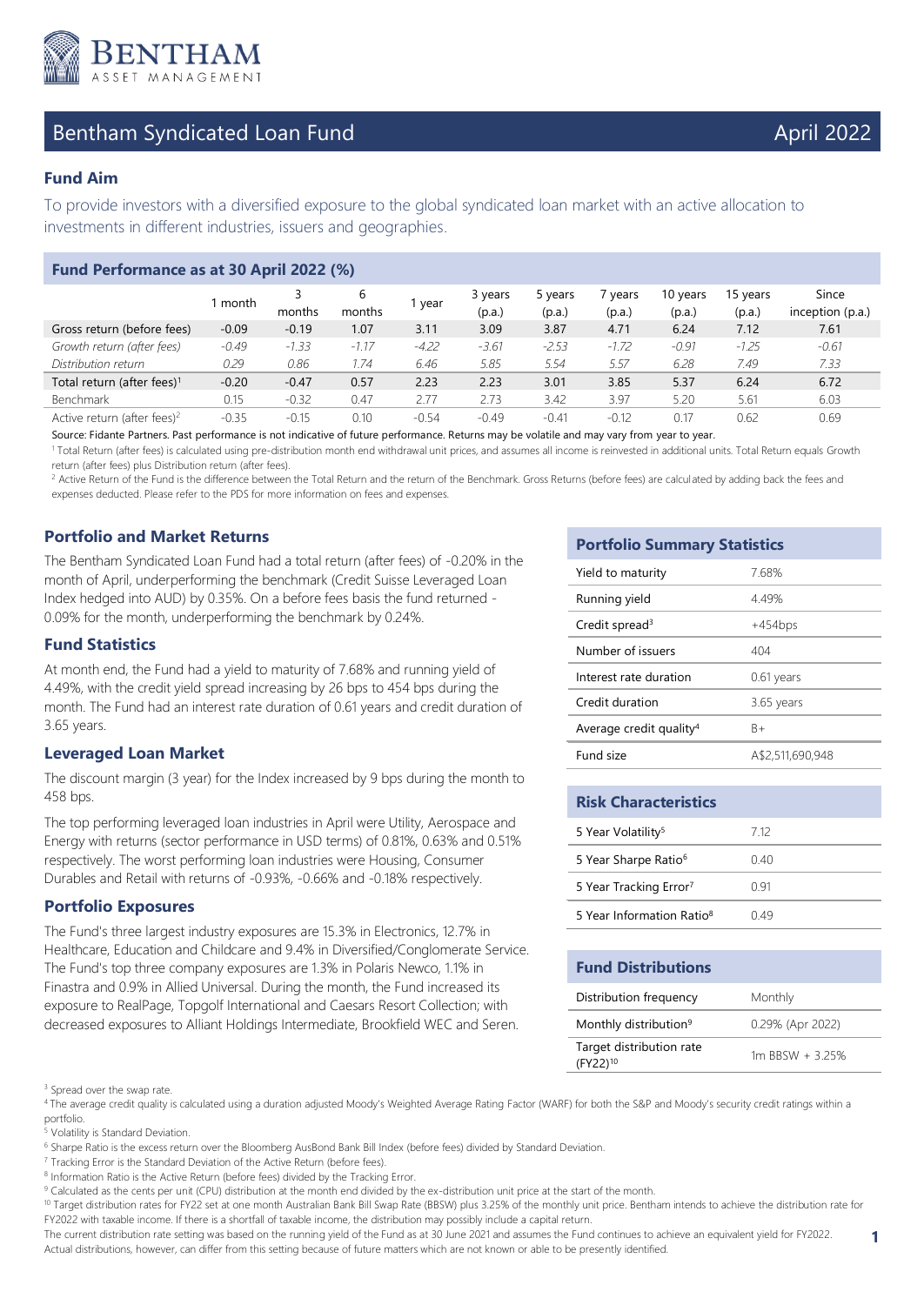

# Bentham Syndicated Loan Fund April 2022

## **Monthly Distribution Returns History (%)<sup>1</sup>**

| <b>Financial Year</b> | Jul  | Aug  | Sep  | Oct  | Nov  | Dec  | Jan  | Feb  | Mar  | Apr  | May                      | Jun                      | $YTD^2$ |
|-----------------------|------|------|------|------|------|------|------|------|------|------|--------------------------|--------------------------|---------|
| 2022                  | 0.29 | 0.30 | 0.29 | 0.30 | 0.30 | 0.29 | 0.30 | 0.29 | 0.29 | 0.29 | $\overline{\phantom{a}}$ | $\overline{\phantom{a}}$ | 2.90    |
| 2021                  | 0.39 | 0.38 | 0.38 | 0.37 | 0.38 | 0.37 | 0.38 | 0.37 | 1.86 | 1.50 | 1.50                     | 2.10                     | 10.69   |
| 2020                  | 0.37 | 0.35 | 0.35 | 0.36 | 0.34 | 0.33 | 0.34 | 0.34 | 0.33 | 0.29 | 0.28                     | 0.28                     | 3.70    |
| 2019                  | 0.41 | 0.41 | 0.40 | 0.41 | 0.40 | 0.41 | 0.42 | 0.41 | 0.41 | 0.39 | 0.38                     | 0.37                     | 4.83    |
| 2018                  | 0.45 | 0.41 | 0.40 | 0.41 | 0.40 | 0.41 | 0.42 | 0.42 | 0.42 | 0.42 | 0.43                     | 0.45                     | 5.16    |
| 2017                  | 0.45 | 0.47 | 0.44 | 0.45 | 0.45 | 0.45 | 0.44 | 0.45 | 0.45 | 0.44 | 0.45                     | 0.45                     | 5.79    |
|                       |      |      |      |      |      |      |      |      |      |      |                          |                          |         |

Source: Fidante Partners

Past distributions are no indication of future distributions.

1 Calculated as the cents per unit (CPU) distribution at month end divided by the ex-distribution unit price at the start of the month.

<sup>2</sup> Annual distribution return (Year-to-Date) is calculated as the Total Return (after fees) minus Growth Return. Total Return (after fees) is calculated using pre-distribution month end withdrawal unit price, and assumes distributions are reinvested. Growth Return equals the percentage change in unit price.

#### **Portfolio Asset Allocation** Syndicated Loans 88% High Yield Bonds 7% Collateralised Loan Obligations m. 3% Cash, Derivatives & Credit Hedges D 2% 0% 20% 40% 60% 80% 100% Cash, **Regional Breakdown** Derivatives & UK Other 3% Europe 1% 13% Australia & NZ 0% North America 83%

#### **Discount Margin and Average Price of US Loan Market**



*Source: Credit Suisse* 

#### **Credit Rating Breakdown**



### **Top 5 Industry Exposures (Moody's SIC)**

| Electronics                               | 15.3% |
|-------------------------------------------|-------|
| Healthcare, Education and Childcare       | 127%  |
| Diversified/Conglomerate Service          | 94%   |
| Finance                                   | 73%   |
| Diversified/Conglomerate<br>Manufacturing | 59%   |

| <b>Pricing and Fees</b>      |                     |
|------------------------------|---------------------|
| Unit frequency pricing       | Daily               |
| Management fee               | 0.77%               |
| Recoverable expenses         | 0.05% (Apr 2022)    |
| Buy/sell spread <sup>3</sup> | $+0.410\%/-0.410\%$ |
| Entry and exit fees          | Nil                 |
| Minimum initial investment   | A\$10,000           |
| .                            |                     |

<sup>3</sup> Buy/sell spread is retained in the Fund to cover transaction costs. It is not paid to the Investment Manager. The buy/sell spread is reviewed on a monthly basis to ensure it fairly reflects market transaction costs.